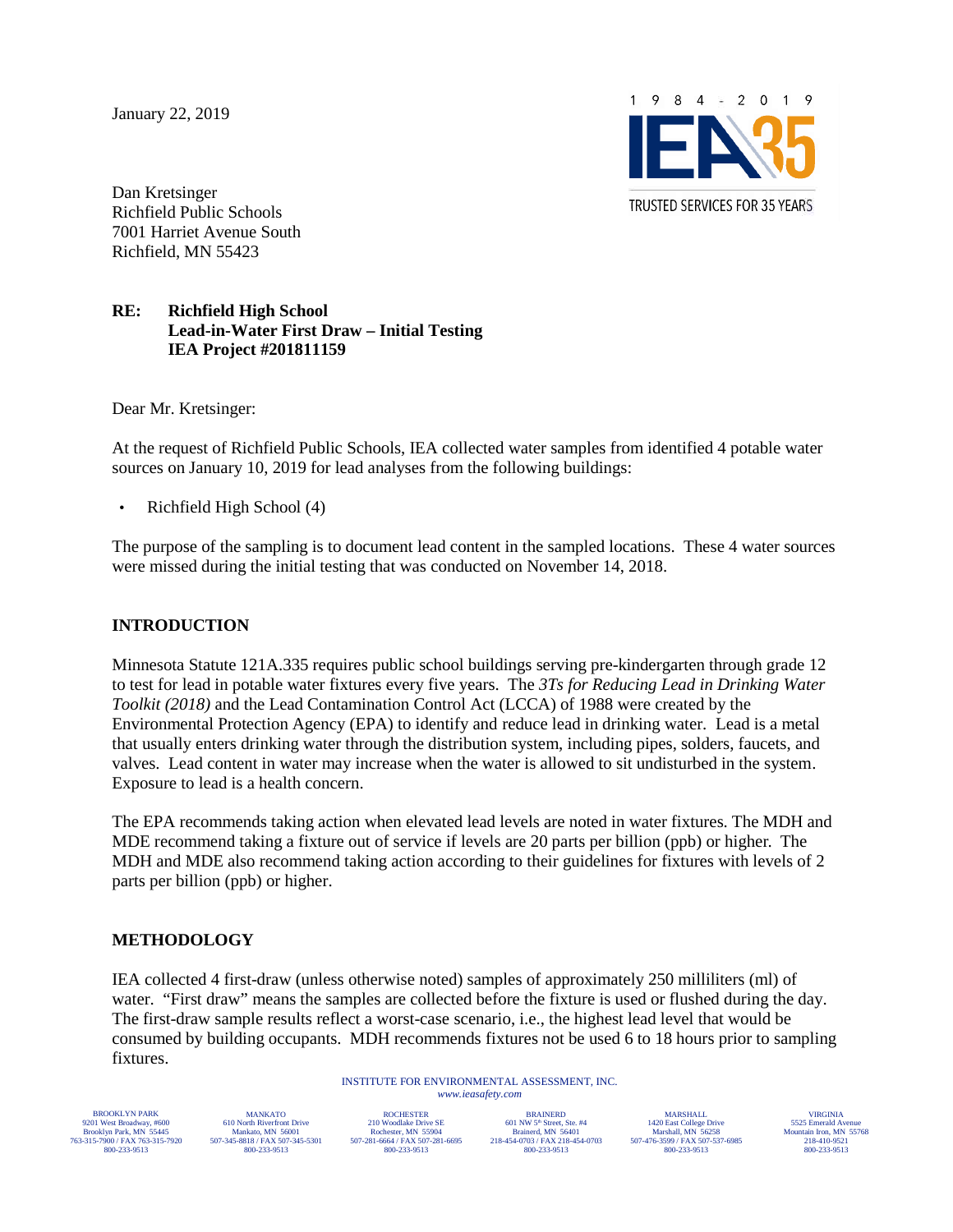Water samples were analyzed by Minnesota Valley Testing Laboratories (MVTL) in New Ulm, Minnesota, which uses EPA-approved analytical methods and quality control/assurance procedures. Samples were analyzed using the ICP/MS EPA Method 200.8.

#### **RESULTS & DISCUSSION**

The lead-in-water sampling results ranged from below the level of detection (<0.5 ppb) or to 10.2 ppb. Thus, lead content was below Richfield Public Schools designated action level of 15 ppb. The laboratory report, which includes sampling locations and maps of each building is provided in Appendix A. Laboratory results are reported in micrograms per liter  $(\mu g/L)$  which is equivalent to parts per billion (ppb).

#### **RECOMMENDATIONS**

There were no samples that exceeded Richfield Public Schools designated action level of 15 ppb.

The MDH recommends labeling water fixtures not included in the sampling program, including: bathroom taps, hose bibbs, laboratory faucets/sinks or custodial closet sinks.

It is recommended that a copy of the district's Lead in Water Testing Report be made available to staff and the public through the district's administrative offices. Per Minnesota Statutes, section 121A.335, a school district that has tested its buildings for the presence of lead shall make the results of the testing available to the public for review and must notify parents of the availability of the information.

### **GENERAL CONDITIONS**

The analysis and opinions expressed in this report are based upon data obtained from Richfield Public Schools at the indicated locations. This report does not reflect variations in conditions that may occur across the site, property, or facility. Actual conditions may vary and may not become evident without further assessment.

The report is prepared for the exclusive use of our client for specific application to the project discussed and has been prepared in accordance with generally accepted environmental, health and safety practices. Other than as provided in the preceding sentence and in our Proposal #7571 dated October 17, 2018 regarding lead-in-water sampling at Richfield Public Schools including the General Conditions attached thereto, no warranties are extended or made.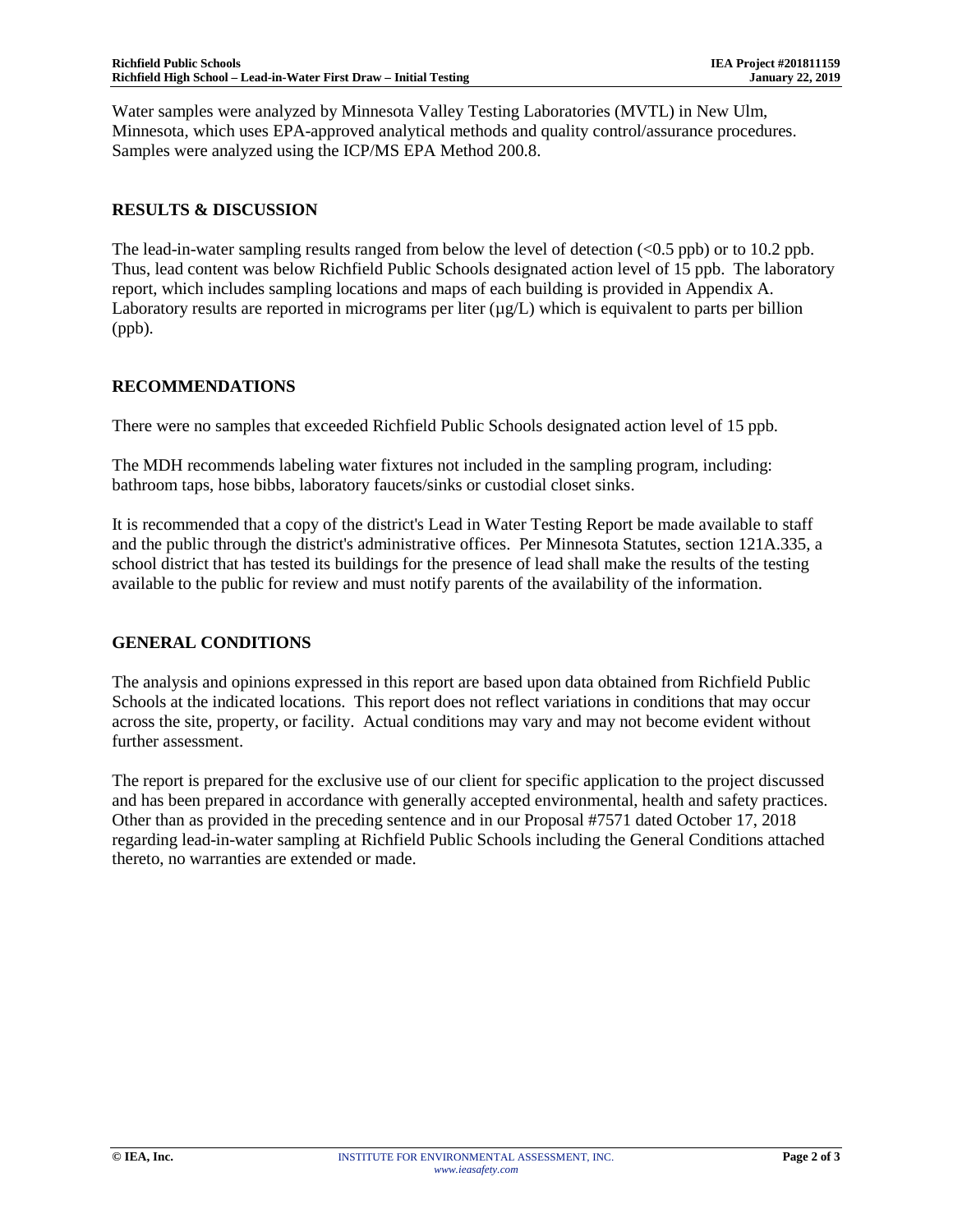Please contact IEA if you would like assistance with any of the above recommendations or have questions regarding this report.

Sincerely,

f 1 Daniel Holcomb Mary Ferrian

EH&S Account Manager EH&S Division Manager

DH/wb 012219

Enc.

IEA, Inc. Reviewed by,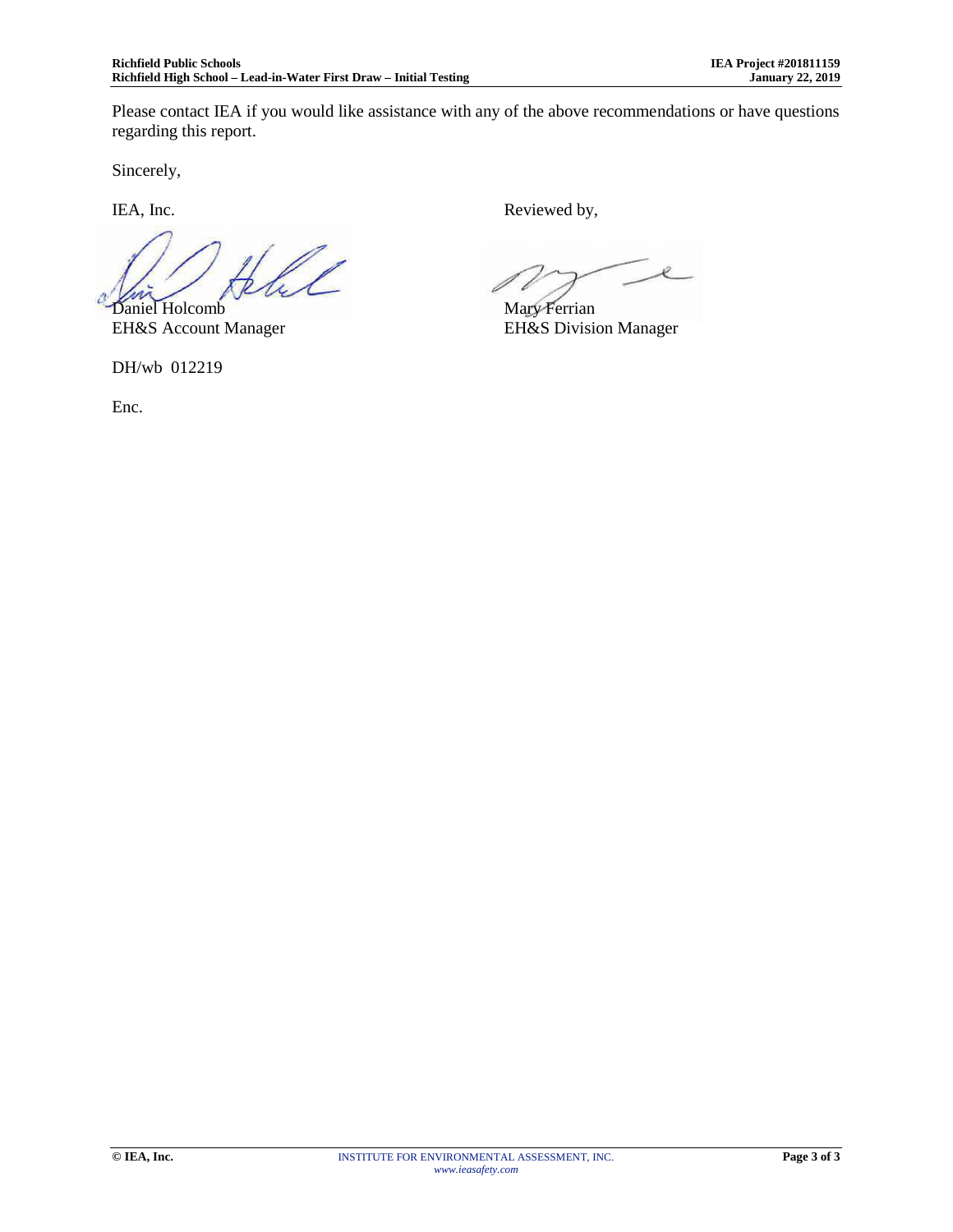# **Appendix A**

*Laboratory Testing Report Maps Sampling Locations*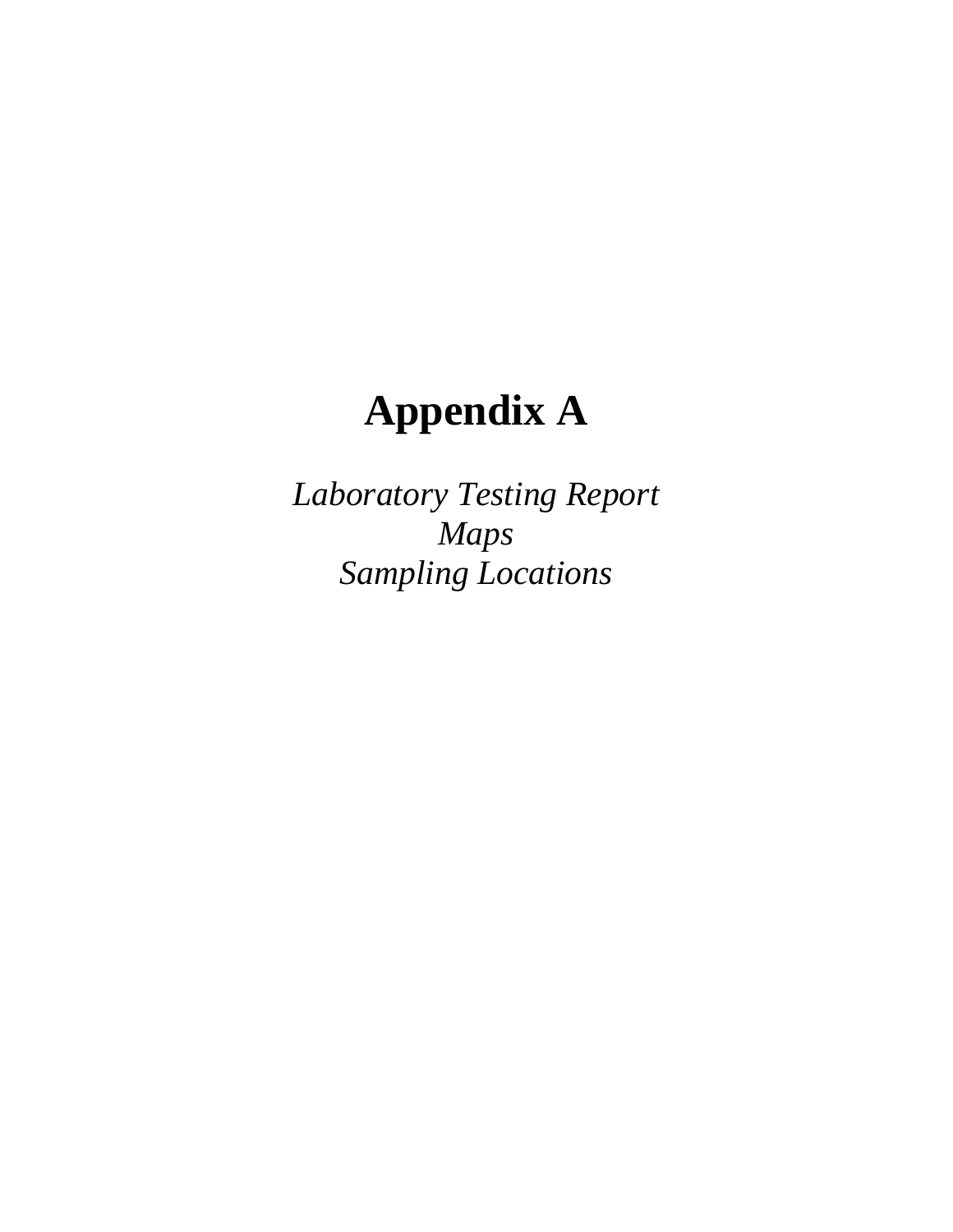## *MINNESOTA VALLEY TESTING LABORATORIES, INC.*

1126 N. Front St. ~ New Ulm, MN 56073 ~ 800-782-3557 ~ Fax 507-359-2890<br>2616 E. Broadway Ave. ~ Bismarck, ND 58501 ~ 800-279-6885 ~ Fax 701-258-9724 MEMBER 1201 Lincoln Highway ~ Nevada, IA 50201 ~ 800-362-0855 ~ Fax 515-382-3885

ACIL

Report Date: 17 Jan 2019

| HEIDI SOLBERG<br>IEA/BROOKLYN PARK                               | Work Order #: $12-3479$<br>Account #: 002190<br>Purchase Order #: 201811159              |
|------------------------------------------------------------------|------------------------------------------------------------------------------------------|
| 9201 W BDWY STE #600<br>BROOKLYN PARK MN 55445                   | Date Received: 11 Jan 2019<br>Date Sampled: 10 Jan 2019<br>Temperature at Receipt: 11.5C |
| PROJECT NAME: RICHFIELD HIGH SCHOOL<br>PROJECT NUMBER: 201811159 |                                                                                          |

| LAB<br>NUMBER | SAMPLE<br>DESCRIPTION                           | LEAD<br>RESULTS      | MCL  | <b>DATE</b><br>ANALYZED | ANALYST |
|---------------|-------------------------------------------------|----------------------|------|-------------------------|---------|
| 19-A1569      | 01102019RHS-1<br>HALLWAY OUTSIDE OF GYM<br>5 WC | $< 0.5 \text{ uq/L}$ | 15.0 | 16 Jan 19               | TMM     |
| 19-A1570      | 01102019RHS-2<br>ROOM 107 SINK                  | $3.65 \text{ uq/L}$  | 15.0 | 16 Jan 19               | TMM     |
| 19-A1571      | 01102019RHS-3<br>ROOM 349 SINK                  | 5.13<br>uq/L         | 15.0 | 16 Jan 19               | TMM     |
| 19-A1572      | 01102019RHS-4<br>ROOM 341 SOUTH SINK            | 10.2<br>uq/L         | 15.0 | 16 Jan 19               | TMM     |

Approved by:  $\mathbb{R}^6$  $\frac{1}{2}$ 

**Dan O'Connell David Smahel Chemistry Laboratory Managers New Ulm, MN**

 Analyses performed under our Minnesota Department of Health Accreditation conform to the current TNI standards. The reporting limit was elevated for any analyte requiring a dilution as coded below:<br>  $@ = \text{Due to sample matrix}$  # = Due to co # = Due to concentration of other analytes

 $! = Due to sample quantity + = Due to internal standard response  
25 ND WW/DW # R-040$ CERTIFICATION: MN LAB  $#$  027-015-125

MVTL guarantees the accuracy of the analysis done on the sample submitted for testing. It is not possible for MVTL to guarantee that a test result obtained on a particular sample will be the same on any other sample unless all conditions affecting the sample are the same, including sampling by MVTL. As a mutual protection to clients, the public and ourselves, all reports are submitted as the confidential property of clients, and<br>autho

#### **AN EQUAL OPPORTUNITY EMPLOYER**